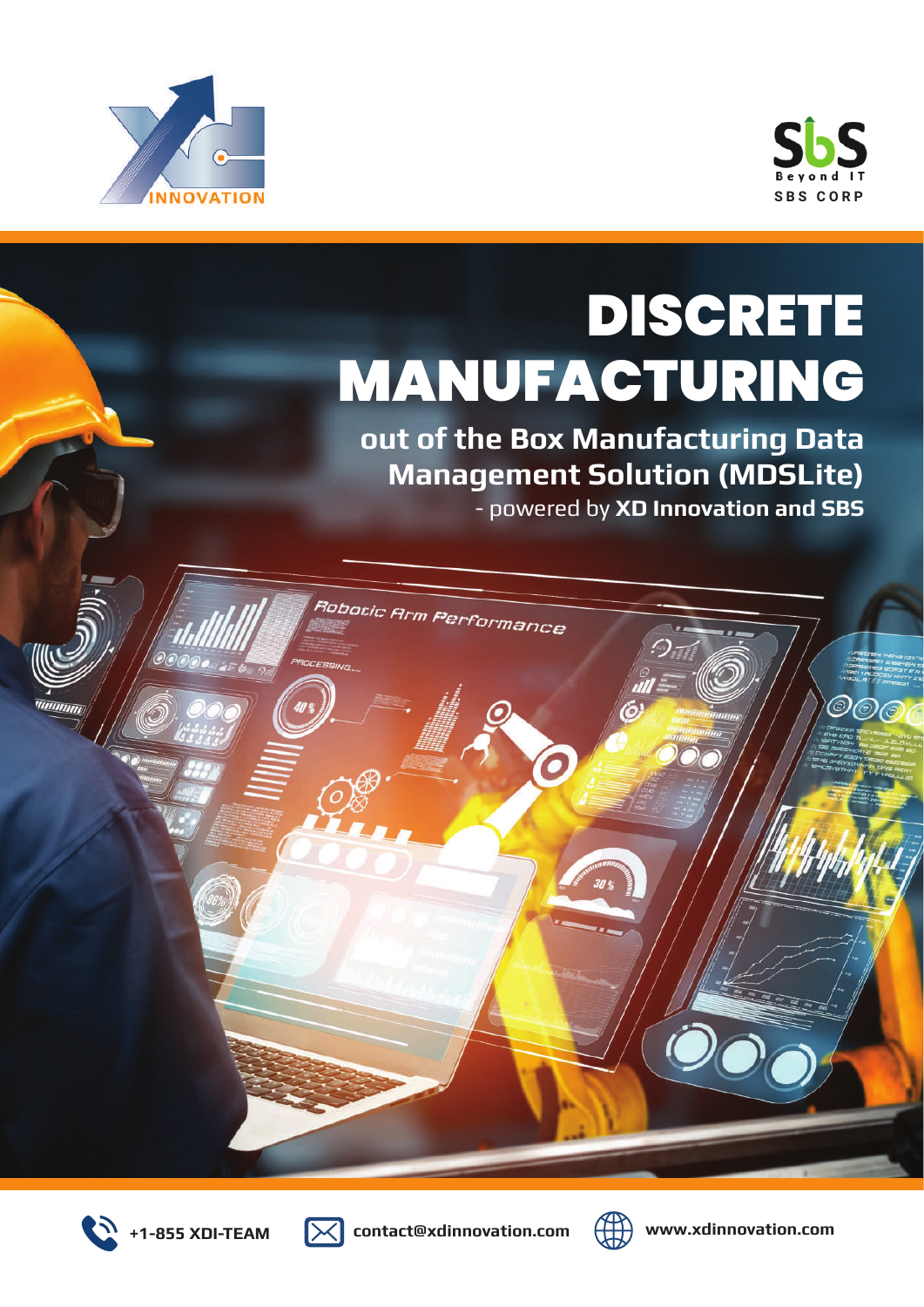

As global opportunities expand and adoption of the "Any Product, Any Plant" manufacturing strategy increases, winning in today's globally competitive marketplace requires partnering with a proven company that helps you leverage industry best practices while supporting process flexibility. Our MOM solution for discrete manufacturers delivers visibility and control across your enterprise manufacturing operations and supply chain, helping you drive global best practice and continuous improvement while maximizing asset utilization:



Easily adaptable to the specific requirements of different industrial processes

- $\mathcal{C}_1$  The highly scalable platform delivers powerful capabilities and enables manufacturers to combine production efficiency with production quality and production visibility to optimize their processes and significantly reduce their time-to-market.
- $\mathcal{U}$ , MES capabilities and out-of-the-box features designed to support the unique processes and requirements of sectors executing sequential discrete manufacturing functions in order to produce the desired product, particularly:

Complex Assembly Manufacturing (high complexity, low volume)

Job Shop Manufacturing (high complexity, low volume)

Automated Repetitive Manufacturing (configurable products, high volume)

- $\sqrt{2}$  The MDSLite solution addresses 80% of today's manufacturing challenges at 20% cost with an implementation via agile from Start to Run in 8 weeks
- $\heartsuit$  The solution helps to reduce costs and achieve the highest quality products while making compliance a by-product of excellent manufacturing processes.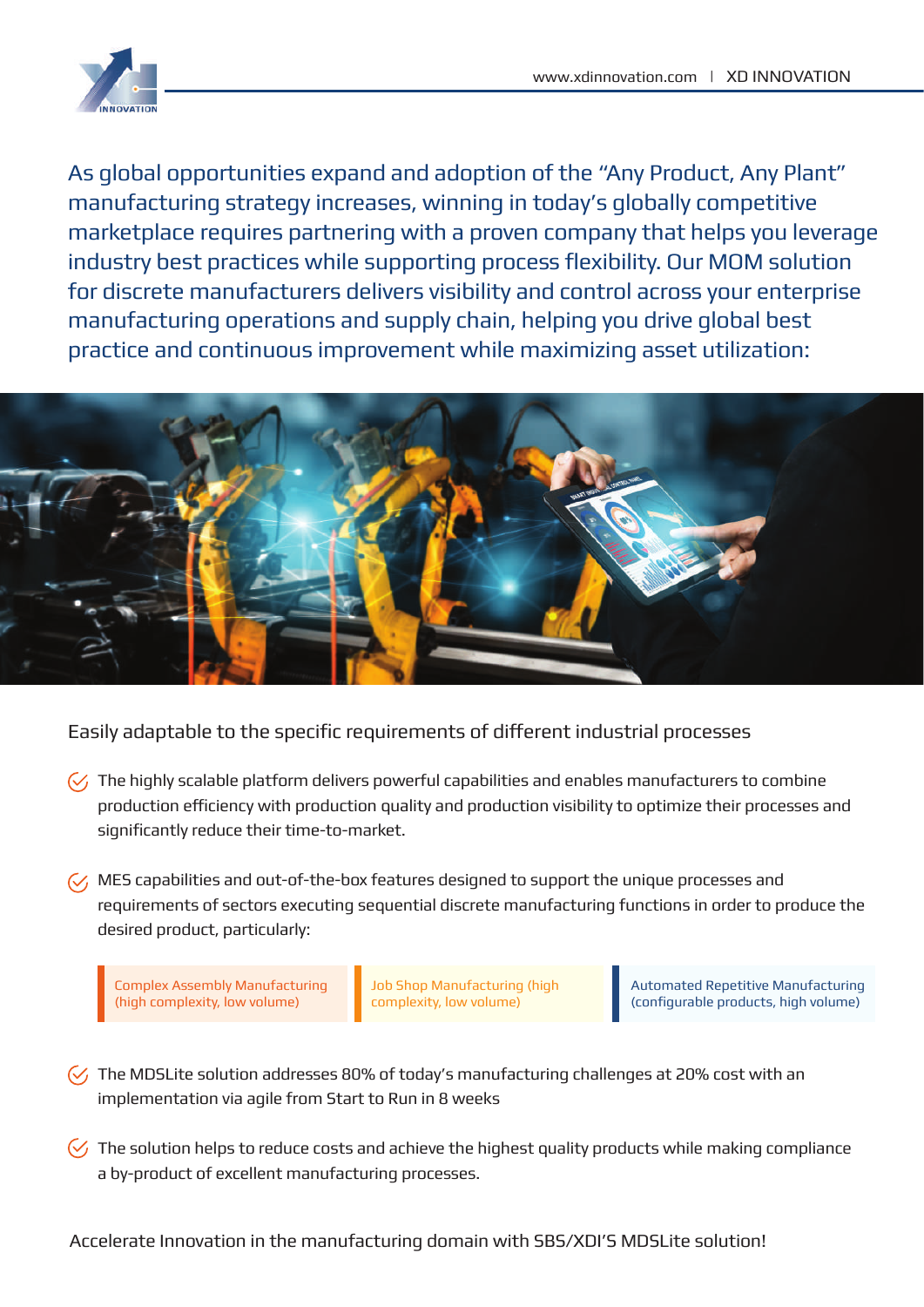

# **Solution Footprint**

- **Manufacturing Planning –** levelling the production plan vs load, scenario analysis, capacity, sales projections and new product introductions to ensure maximum throughput.
- **V** Detailed Scheduling finite capacity planning with the focus on manufacturing bottlenecks. Taking all your constraints around certifications and qualifications into consideration when optimizing your production schedule.
- $\mathcal{C}_1$  **Data Collection and Acquisition** obtain operational real-time manufacturing data which is associated with your production equipment and processes.
- **Production Execution Management –** complete visibility, control and synchronization of your manufacturing processes.
- $\sqrt{ }$  **Inventory Management –** control and synchronize material flows from your warehouses into the shopfloor
- **Labor Management**  time and attendance reporting, certification tracking, as well as the ability to track production support functions performed by personnel. It automatically ensures that only qualified employees perform prescribed shop-floor and quality functions. Realtime verification fully supports regulatory and quality systems compliance.
- **Quality Control -** end-to-end quality management of the manufacturing process. Greater process quality control improves quality consistency. MDSLite improves quality consistency by orchestrating quality operations. When deviations are detected, MDSLite provides exception management, and root cause analysis, and provides you with protocols to correct the nonconformance.
- **Traceability -** Status information may include personnel assigned to the work; component materials used in production; current production conditions; and any alarms, rework, or other exceptions related to the product. The functionality includes the capability to record the production information allowing forward and backward traceability of components and their use within each final product.

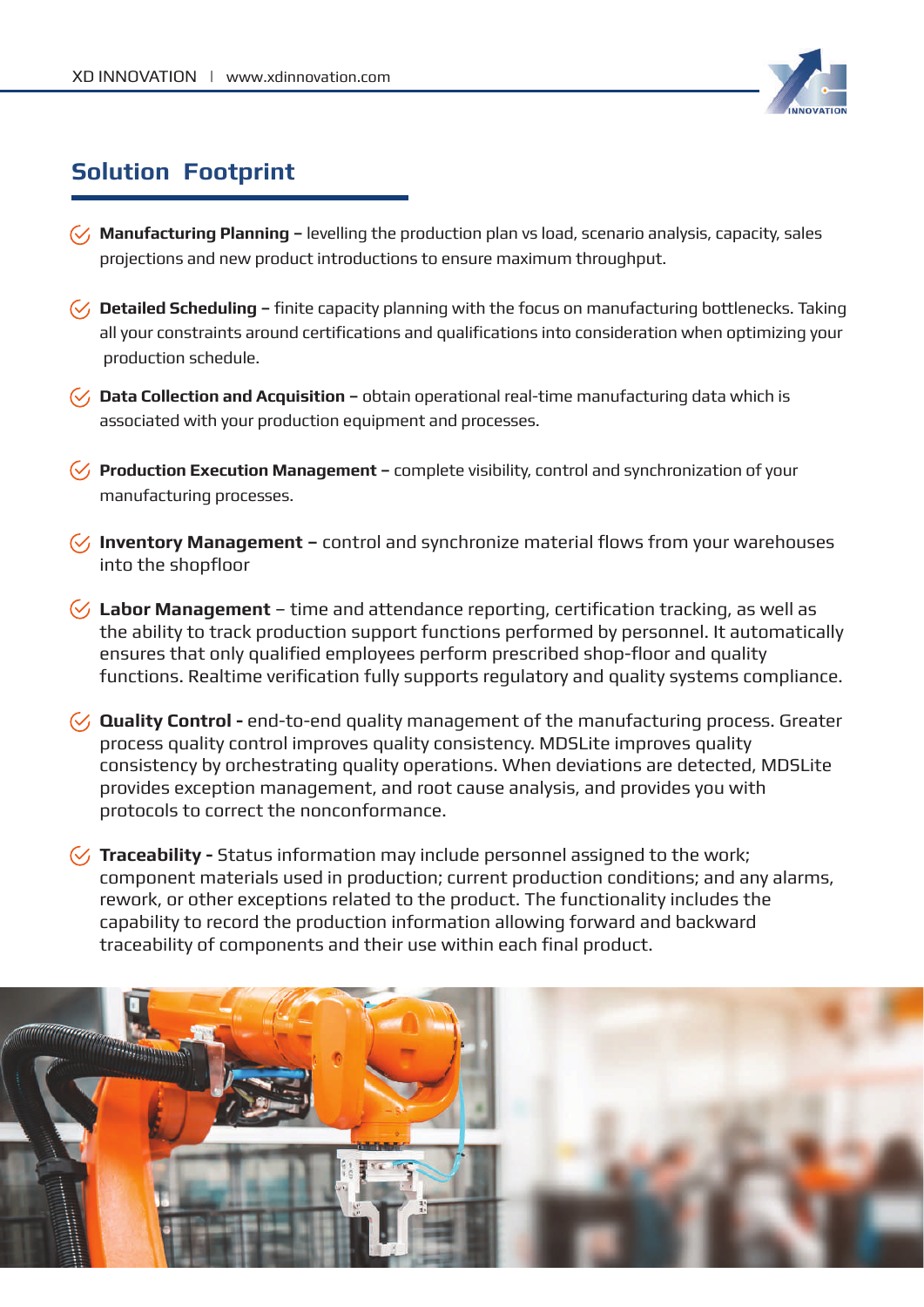



## **Why SBS/XDI?**

#### **UNPARALLELED TEAMS**

SBS presents a very senior team with deep experience in SAP, Oracle, Microsoft and Dassault Systemes products. The consultants we offer have, on average, more than 8 years of expert knowledge in their respective areas.

### **SOLUTION KNOWLEDGE**

SBS consultants offer unique experience in the field of PLM, ERP, MOM and IOT technologies. They are experienced in delivering high quality end-to-end solutions focused on value creation.

## **BUSINESS PROCESS KNOWLEDGE**

Our people combine technical knowledge, business process consulting skills, and change management capabilities to deliver an optimized solution tailored to your needs.